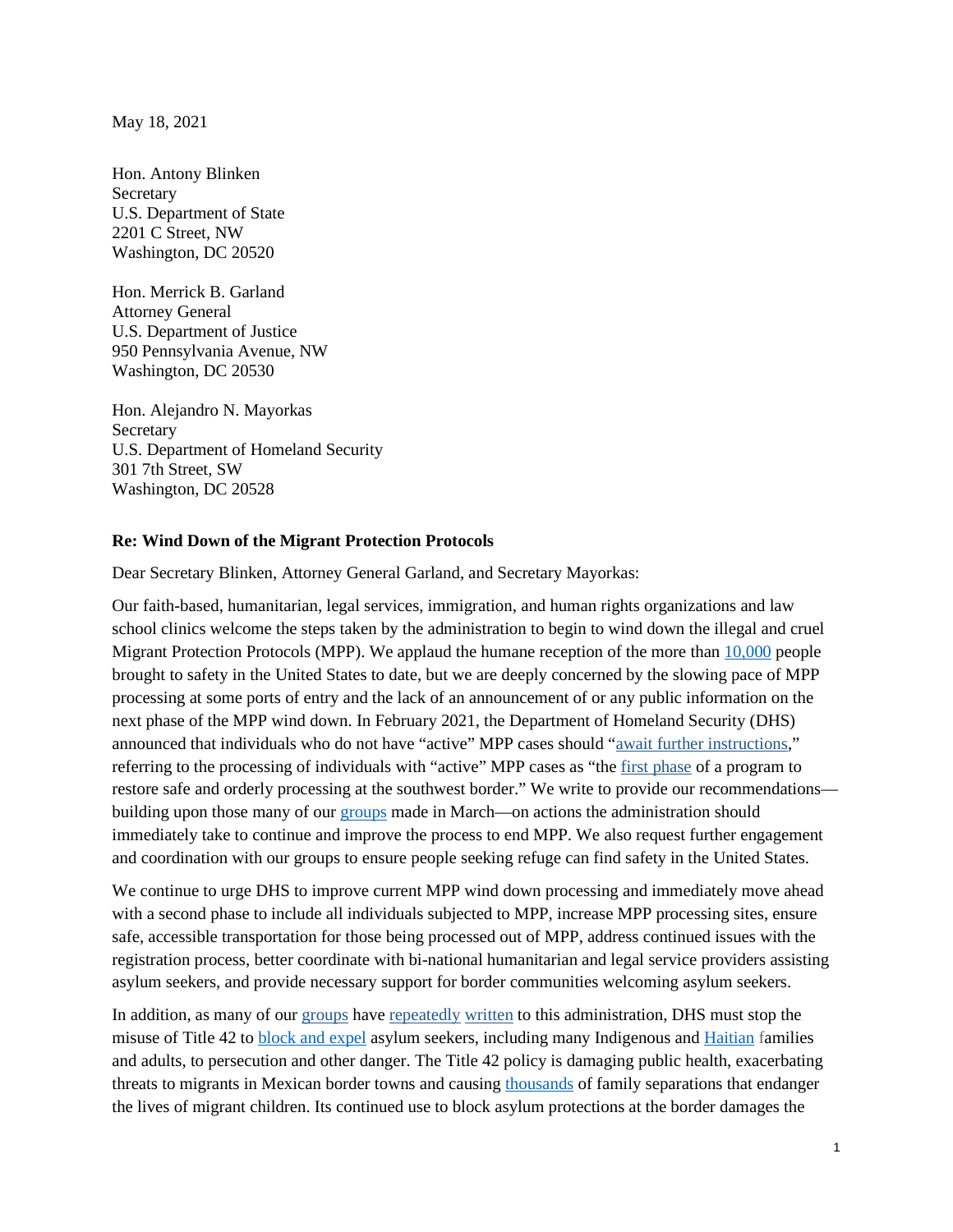administration's public health credibility and undermines its professed adherence to science and transparency.

DHS should immediately restore refugee protections at the border, as required by U.S. law and treaty commitments, and process requests for asylum, including at and between ports of entry. The agency should ensure that asylum seekers who have been waiting months or years to request protection as a result of the Trump administration's policies of limiting asylum processing at ports of entry through metering and Title 42 are swiftly processed and redress provided for asylum seekers [denied](https://www.gao.gov/assets/720/711974.pdf) [protection](https://www.humanrightsfirst.org/resource/asylum-denied-families-divided-trump-administration-s-illegal-third-country-transit-ban) under other illegal Trump administration policies. It is crucial that the administration's decisions and plans be clearly, effectively, and publicly communicated to ensure asylum seekers understand how they will be brought to safety and to avoid further confusion at the border.

## **Recommendations on the Migrant Protection Protocols Wind Down**

## Initiate a Second Phase of the Wind Down That Includes All Families and Adults Subjected to MPP

The next phase of the [wind down of MPP](https://www.humanrightsfirst.org/sites/default/files/FactsheetFullyEndMPP.pdf) must include all individuals subjected to this horrific, illegal policy, including those who received *in absentia* removal orders, had their cases terminated, were unfairly denied protection (whether or not their cases are on appeal), or have "inactive" cases caused by government procedural errors. These families and individuals should be transited to safety in the United States, swiftly processed and released on parole into the community, and provided a fair opportunity to request asylum<sup>[1](#page-1-0)</sup> and other humanitarian protections.<sup>[2](#page-1-1)</sup> The Trump administration's MPP policy denied these families and individuals due process and wrongly blocked many refugees from protection.

- To avoid ongoing family separations, families and individuals in MPP should be processed together with all accompanying family members, including those who were not placed in MPP or who have inactive MPP cases.
- To facilitate the inclusion of all individuals subjected to MPP in the MPP wind down, DHS should create a formal process for attorneys and unrepresented individuals with inactive MPP cases to request reopening or issuance of a new notice to appear (NTA) from Immigration and Customs Enforcement (ICE) attorneys, at Customs and Border Protection (CBP) ports of entry, through the CONECTA registration process, and through other appropriate avenues. ICE's Office of Principal Legal Advisor should issue official guidance to ICE trial attorneys on cases of individuals previously placed in MPP, including on the issuance of new NTAs and filing of motions to reopen, as outlined below.
- *In absentia* removal order cases: In coordination with DHS, the Department of Justice (DOJ) should use its [existing](https://harvardlpr.com/2021/03/05/restoring-the-right-to-seek-asylum-the-case-for-rescinding-removal-orders-issued-under-the-remain-in-mexico-policy/) legal authority to rescind all *in absentia* removal orders under MPP. DHS should issue new NTAs for all individuals issued *in absentia* orders of removal who want to pursue their

<span id="page-1-0"></span> $1$  The administration should [refer](https://www.humanrightsfirst.org/resource/letter-attorney-general-and-dhs-secretary-asylum-system-reforms) all asylum seekers in immigration court proceedings for full asylum interviews with U.S. Citizenship and Immigration Services asylum officers. These asylum office interviews can be scheduled for asylum seekers in MPP whose cases are transferred to immigration courts in the interior after those proceedings ar[e terminated.](https://www.humanrightsfirst.org/resource/do-expedited-asylum-screenings-and-adjudications-border-work) The administration should ensure that the one-year-filing deadline for asylum applications is waived for all individuals in MPP for asylum office interviews and immigration court proceedings.

<span id="page-1-1"></span><sup>&</sup>lt;sup>2</sup> For instance, DHS should ensure that Venezuelan nationals who were outside the United States - because the U.S. government had forced them to remain in Mexico under MPP - on the date DHS designated Venezuelans for Temporary Protected Status (TPS) are deemed eligible for this protection.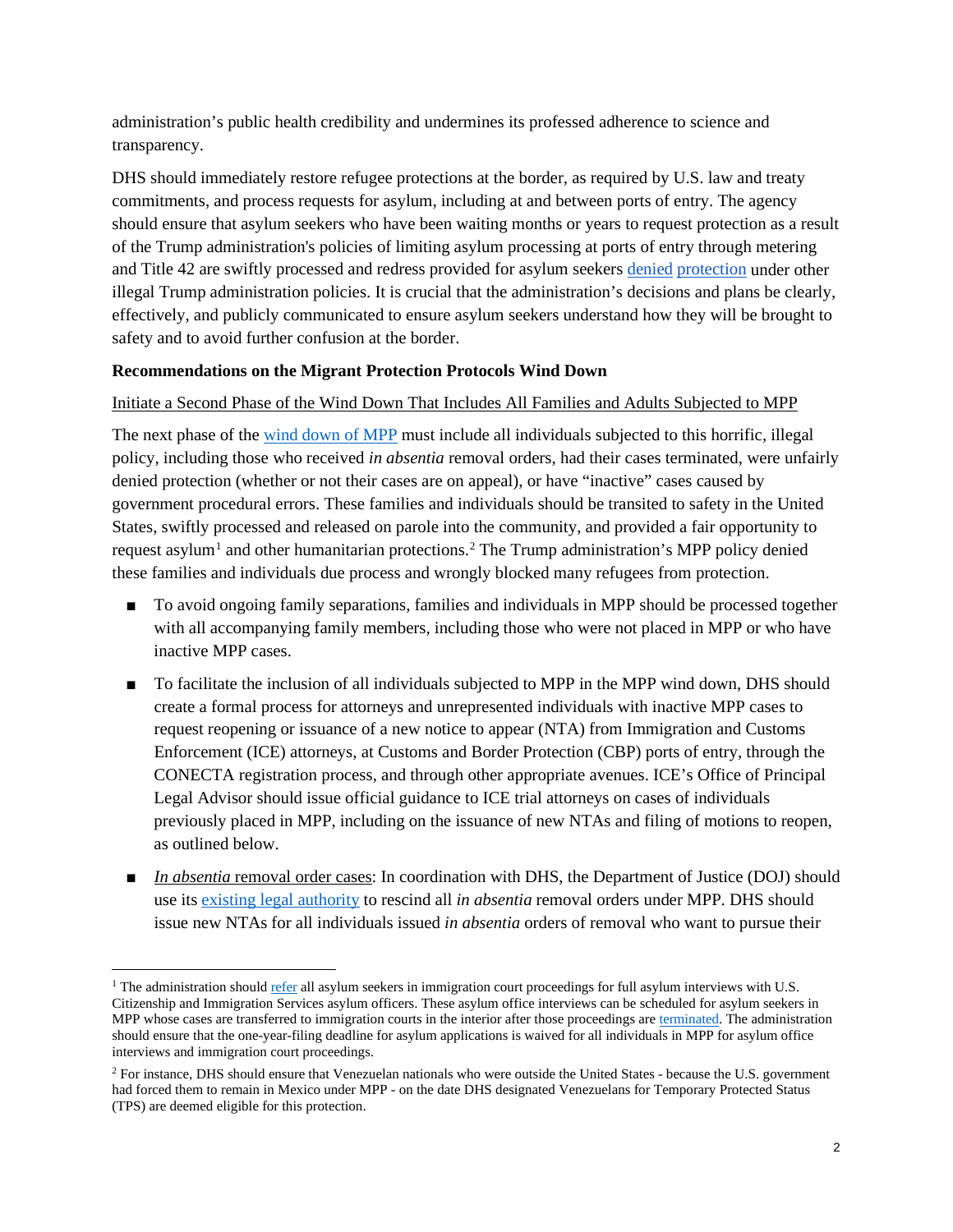immigration cases. *In absentia* removal orders issued under MPP were fundamentally flawed. Many asylum seekers received *in absentia* orders of removal [because they were kidnapped](https://www.washingtonpost.com/world/2021/04/24/mexico-border-migrant-asylum-mpp/) at the time of their hearings or otherwise unable to return to court because their children had been [kidnapped,](https://cliniclegal.org/stories/seven-migrant-protection-protocols-stories-estamos-unidos-asylum-project) they feared further [violence,](https://www.humanrightsfirst.org/sites/default/files/HumanRightsFiascoDec19.pdf) lack of proper [notice,](https://www.buzzfeednews.com/article/adolfoflores/asylum-notice-border-appear-facebook-mexico) [illness,](https://www.washingtonpost.com/world/2021/04/24/mexico-border-migrant-asylum-mpp/) or because they were [blocked](https://www.americanimmigrationcouncil.org/sites/default/files/general_litigation/statement_for_the_house_migrant_protection_protocols_11_21_19.pdf) by CBP officers at ports of entry.

- Denied cases: DHS should file motions to reopen immigration court proceedings for all individuals denied relief under MPP who register for the MPP wind down. Because some immigration judges are denying requests to reopen even when joined by DHS, the issuance of new NTAs in these cases may be the only way to ensure meaningful access to the asylum process. MPP proceedings were plagued by substantial due process violations, including nearly insurmountable barriers to legal representation, and judges wrongfully denied many asylum cases including under unlawful Trump administration policies, such as the now-enjoined [third-country transit asylum ban.](https://www.humanrightsfirst.org/resource/asylum-denied-families-divided-trump-administration-s-illegal-third-country-transit-ban)<sup>[3](#page-2-0)</sup> Considering these barriers, it is not surprising that of the thousands of decided MPP cases, relief was granted in only [523](https://www.cbp.gov/newsroom/stats/migrant-protection-protocols-fy-2020) cases.
- Other terminated or inactive cases: DHS should issue new NTAs for individuals who register for the MPP wind down where their MPP case was terminated because of [due process](https://www.sandiegouniontribune.com/news/immigration/story/2020-01-29/remain-in-mexico-one-year-later-how-a-single-policy-transformed-the-u-s-asylum-system) [violations](https://www.wsj.com/articles/judges-quietly-disrupt-trump-immigration-policy-in-san-diego-11574942400) by DHS or is inactive because DHS failed to file an NTA. Over 10,000 MPP cases were terminated because of DHS procedural violations, and in the overwhelming majority of those cases DHS never filed a new NTA, leaving protection claimants with no opportunity to seek asylum. Issuance of new NTAs is more efficient than case-by-case requests for reopening and ensures that unrepresented asylum seekers can request protection. Immigration judges have denied requests from the few represented individuals in MPP with terminated cases who have sought reopening, and directed them to file motions to reconsider with the Board of Immigration Appeals (BIA). This lengthy appeal process would leave asylum seekers stranded in life-threatening conditions in Mexico, unnecessarily overwhelm the BIA docket, unduly burden legal services providers, and make protection inaccessible to most people in MPP, very few of whom are represented or otherwise able to file such a request.

### Address MPP Cases of Families and Adults Already in the United States

Some families and individuals in MPP [fled](https://www.humanrightsfirst.org/sites/default/files/FactsheetFullyEndMPP.pdf) to the United States while still in MPP proceedings—often to escape persecution, violence, and inhumane conditions in Mexico and to reunite with family members in the United States—including people whom CBP had forcibly separated from their spouses and children as part of the MPP process. These individuals who have already found safety in the United States should be included in the wind down process, provided parole, and should in no case be subject to prosecution for unauthorized entry.

<span id="page-2-0"></span><sup>&</sup>lt;sup>3</sup> An October 30, 2020 federal court <u>order</u> requires the government to take immediate steps to reopen or reconsider asylum denials due to the third-country transit asylum ban for people subjected to metering prior to the implementation of the transit ban who are or were in expedited or regular removal proceedings. In addition, the government must make all reasonable efforts to identify metered individuals affected by the transit ban who continue to seek access to the U.S. asylum process. Because many individuals with decided MPP cases were subjected to both metering and the transit ban, the government should consider reopening all denied MPP cases (where the asylum seeker does not object or would not be otherwise prejudiced) to ensure full compliance with its obligation under the court's order.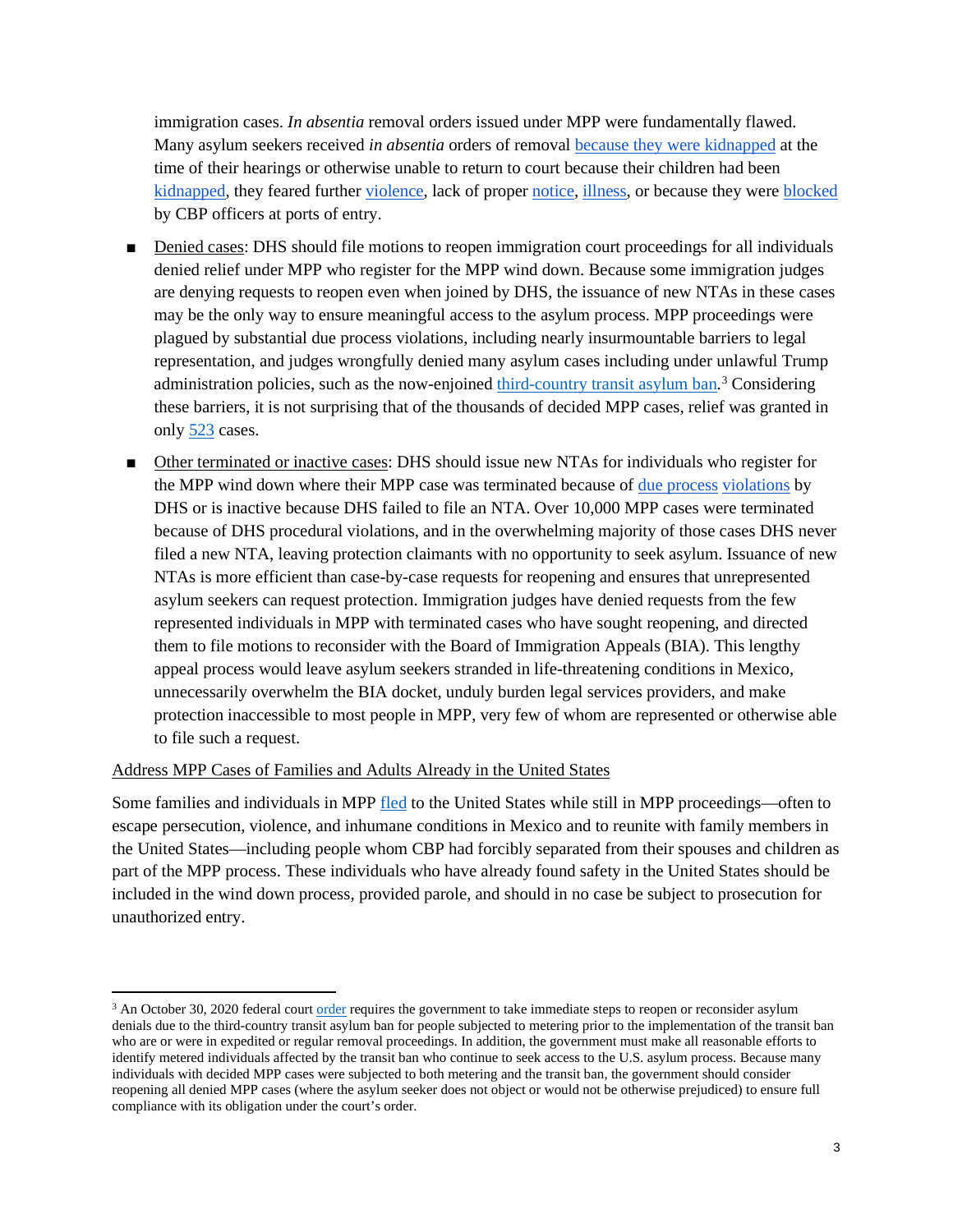- Active cases: For individuals in the United States who register for the MPP wind down, DHS should file requests with the Executive Office for Immigration Review to transfer these cases to the immigration court nearest to where the individual is currently residing, as is occurring with other MPP cases currently included in the wind down. DHS should clarify whether a recen[t flyer](https://content.govdelivery.com/attachments/USDOJ/2021/05/10/file_attachments/1803179/MPP%20flyer%20English.pdf) issued by the immigration court to individuals who "c[a]me to the United States after waiting in Mexico under" MPP was intended to provide guidance to individuals in this circumstance.
- Non-active cases: These cases should be addressed as appropriate to their circumstances (*in absentia*, denial, termination, etc.), as discussed above, and DHS should move to transfer them to the immigration court nearest to where the individual is currently residing. DHS should not consider entry of individuals with MPP removal orders to the United States as triggering any statutory bars.

## Ensure the Safety of People Traveling to the U.S.-Mexico Border for Processing out of MPP

Many families and individuals in MPP who face life-threatening harms in dangerous border regions have attempted to relocate to other parts of Mexico and the region to wait for their U.S. court proceedings. Now they are being forced to again undertake dangerous journeys to return to the U.S.-Mexico border for MPP processing. A lack of safe, accessible transportation to the U.S.-Mexico border for MPP processing has unnecessarily delayed the processing of many individuals in MPP and jeopardized their [safety.](https://deliveredtodanger.org/) For instance, with no MPP processing occurring along the Arizona-Mexico border, individuals in MPP who are stranded in Sonora must travel hundreds of miles through dangerous cartel-controlled territory to reach MPP processing sites, sometimes on very short notice.

- DHS and DOS should work with the International Organization for Migration (IOM), civil society organizations, and the government of Mexico to ensure that proper documentation is provided and safe transportation is arranged—at no cost to individuals in MPP—to U.S. ports of entry for MPP processing.
- Expand MPP processing to Nogales and other U.S. ports of entry to reduce the risks and costs of travel to current MPP processing ports.
- Permit MPP processing at U.S. consulates, which can also issue parole documents, to ensure safe travel to the United States for individuals located far from U.S.-Mexico border ports of entry.

### Improve Efficiencies in the Processing and Release of Families and Adults in MPP

The pace of CBP processing of people being transited out of MPP has slowed at some ports of entry and taken in some cases, including when new NTAs are issued, inordinate amounts of time, leaving families and individuals needlessly waiting longer in danger in Mexico or detained in [unsafe](https://www.americanimmigrationcouncil.org/sites/default/files/research/hieleras_iceboxes_in_the_rio_grande_valley_sector.pdf) CBP holding cells. Individuals in MPP also continue to report frequent issues with CONECTA, including failures by UNHCR to call people at scheduled times, inability to contact UNHCR for assistance with the CONECTA process, processing of individuals in a seemingly arbitrary order rather than in the order they were enrolled in MPP, and confusing instructions for registration. The opaque process has left many individuals who were placed early on in MPP—who should have been at the front of the line for processing—waiting indefinitely in danger while those enrolled much later are processed, causing further confusion, desperation, trauma and dangerous crossings.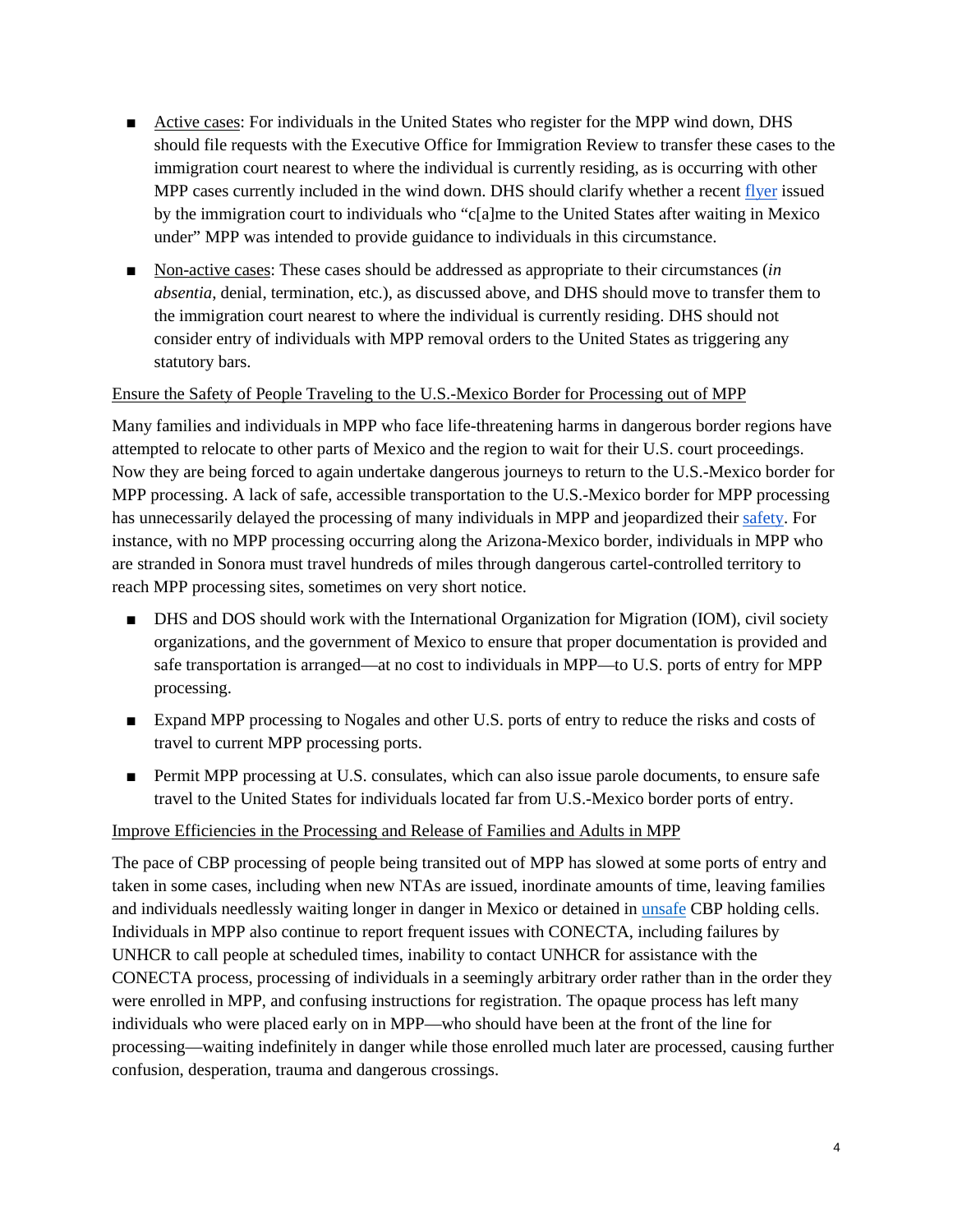- Because individuals in MPP have previously been processed by CBP, DHS should already have necessary information to prepare parole, court transfer, and other immigration documents in advance to reduce processing times and maximize the daily number of individuals processed out of MPP. Processing for family members not previously in MPP or for individuals requiring new NTAs can and should be completed in a matter of **hours**.<sup>[4](#page-4-0)</sup>
- DHS should operate under a presumption of prompt release on parole to reduce the transmission of COVID-19 in custody, limit the trauma of detention for arriving asylum seekers, and reduce government spending on detention.
- CBP should permit attorneys access to MPP clients being processed at ports of entry to quickly address legal questions that arise during—and needlessly delay—processing.
- DHS should work with UNHCR to streamline CONECTA registration and clarify processes for individuals in MPP, including providing public, written guidelines on CONECTA pre-processing and criteria for requests to expedite processing due to urgent medical, safety, or other vulnerabilities. Some non-profit [organizations](https://www.jfssd.org/sdrrn-legal-fellows/) have implemented hotlines to assist individuals in MPP with registration, but additional efforts by DHS and UNHCR to facilitate rapid and accurate registration are essential.

# Ensure People Processed Out of MPP Receive Appropriate Services and Can Support Themselves While Their Cases Are Pending

Humanitarian service providers along the U.S.-Mexico border have largely taken on responsibility to facilitate the humane transition of individuals in MPP to life in the United States despite increasing security concerns and threats in Mexico. While the federal government has allocated some funds through FEMA for nonprofit, faith-based, and other organizations that provide humanitarian relief at the southern border, additional support and coordination are needed to enable these organizations to continue to facilitate processing for individuals in MPP and provide them with food, shelter, and other support. DHS should also promptly grant requests for work authorization to allow people processed out of MPP to support themselves and their families while their cases are being adjudicated.

- DHS should ensure that border shelters and other humanitarian service providers receive necessary support, funding, and at least 24-hours notice of changes in policies that will impact their operations. The agency should also continue to take steps to identify and distribute financial and other support to crucial civil society partners providing food, housing, medical care, and mental health support as well as arranging onward transportation for asylum seekers.
- The U.S. Department of State (DOS) and DHS must work with Mexican government and international organizations, in consultation with civil society groups, to ensure that during any continued wait in Mexico, asylum seekers have access to food, health care, shelter, protection from violence, and freedom from arbitrary arrest and deportation.

<span id="page-4-0"></span><sup>4</sup> Unsealed governmen[t documents](https://www.documentcloud.org/documents/6776753-Metering-part-1.html;) filed in response to litigation challenging CBP's practice of metering asylum seekers confirm that CBP has long been able to expeditiously process asylum seekers and unaccompanied children at ports of entry within hours, for instance: Brownsville (2.5 hours); Hidalgo (1-4 hours); Progresso (2-4 hours); Roma (1-2 hours).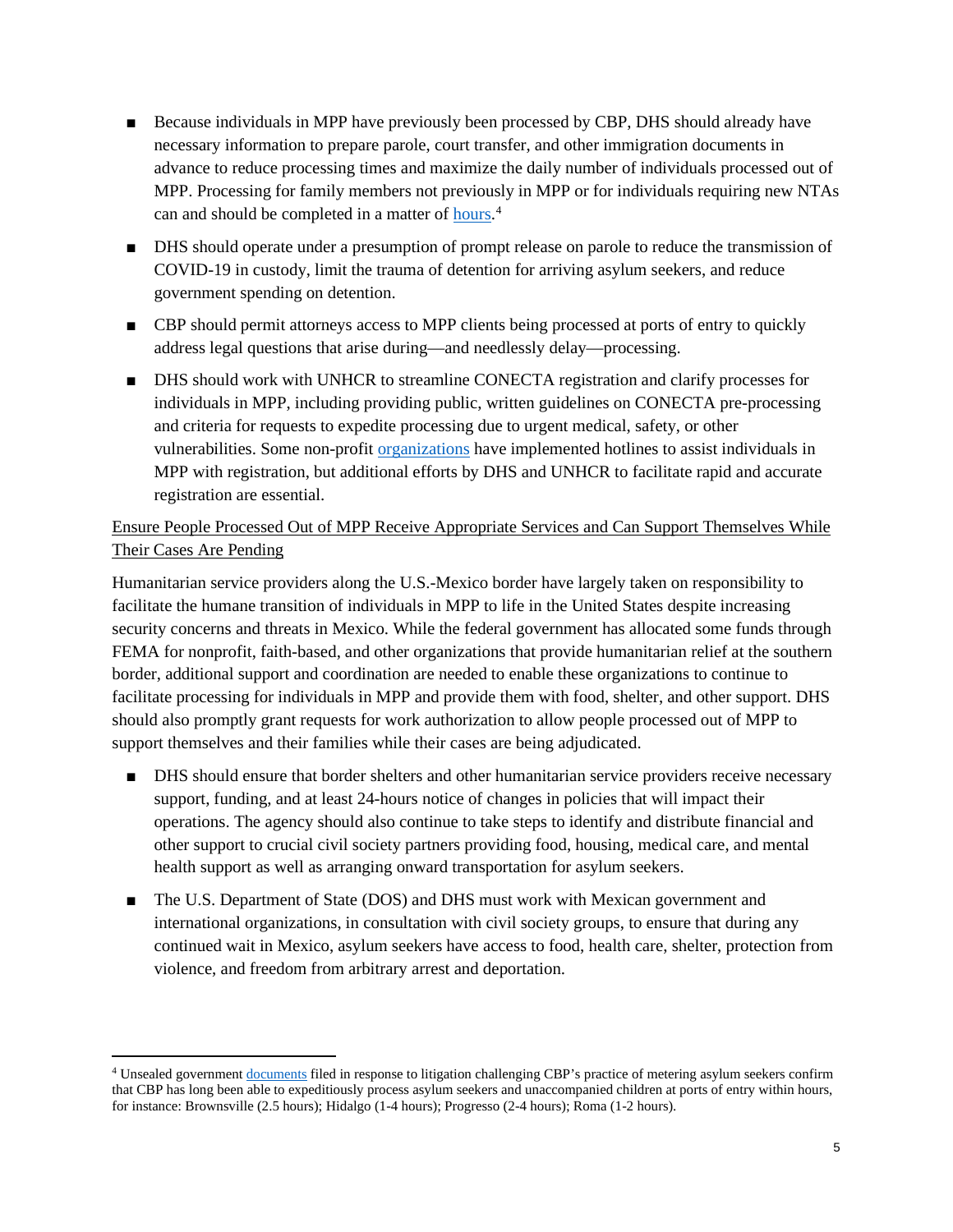■ The government should inform asylum seekers of their potential eligibility for work authorization—based either on their pending asylum applications or parole into the United States, provide fee waivers, and promptly adjudicate requests for work authorization.

# Enhance Public Communication to Ensure Individuals in MPP Can Access the MPP Wind Down Process

As the process to end MPP continues, DHS and DOS must better communicate publicly to ensure that all eligible individuals receive information about and can register for the wind down process. Immigration court information on pending MPP cases indicates that individuals in MPP speak at least [40](https://trac.syr.edu/immigration/reports/644/) languages, including many Indigenous languages. Members of indigenous communities, including those placed in MPP, face substantial barriers in applying for asylum because of inadequate interpretation, due process [violations,](https://uprdoc.ohchr.org/uprweb/downloadfile.aspx?filename=7670&file=EnglishTranslation) and lack of culturally-appropriate services. The failure of the government to ensure language access makes these individuals even more vulnerable to exploitation and pushes some to undertake dangerous crossings in search of safety in the United States.

- The Biden administration should ensure that [communications](https://icor.eoir.justice.gov/mpp_initiative_spanish_05_07_2021.pdf) on how to access the MPP wind down options above are provided in multiple languages and issued widely, as it has done, for example, with an estimated [28,000](https://www.cnn.com/2021/04/03/politics/border-radio-ad-campaign-latin-america-smugglers/index.html) radio advertisements since January 2021 in Spanish, Portuguese, and six Indigenous languages transmitted throughout Central and South America aimed at dissuading migrants and asylum seekers from coming to the United States.
- DHS should establish procedures and institute ongoing training to ensure that CBP officers and Border Patrol agents properly identify the language asylum seekers best understand, including in particular Indigenous communities, and utilize appropriate interpretation services.
- To ensure individuals with limited access to technology or limited literacy are able to register for the wind down process, the administration should work with UNHCR to support additional outreach to local shelter and services providers and the creation of options for in-person CONECTA registration in key locations.

## Ensure Coordination and Engagement

The lack of inter-agency communication and the lack of transparency with humanitarian and legal service providers has led to unnecessary confusion and inefficiencies. For instance, the lack of coordination between DHS and DOJ on reopening MPP cases is causing immigration judges to deny motions to reopen that are unopposed by DHS trial attorneys. Immigration court denials needlessly compound wait times and place additional unnecessary administrative burdens on the BIA as individuals are forced to file appeals. Clearly communicating the administration's processes and plans would help to alleviate this confusion and improve the ability of local organizations to provide legal and humanitarian support vital to the successful wind down of MPP.

- All government stakeholders from DHS, DOJ, and DOS should improve communications with legal service providers to reduce misinformation and expedite implementation of subsequent phases of the MPP wind down, including providing points of contact for questions.
- The administration should convene bi-weekly calls including officials from the White House, DHS, DOS, DOJ, the Office of Refugee Resettlement, state and local agencies, IOM, UNHCR, and UNICEF, along with representatives of regionally formed Welcoming Committees and Task Forces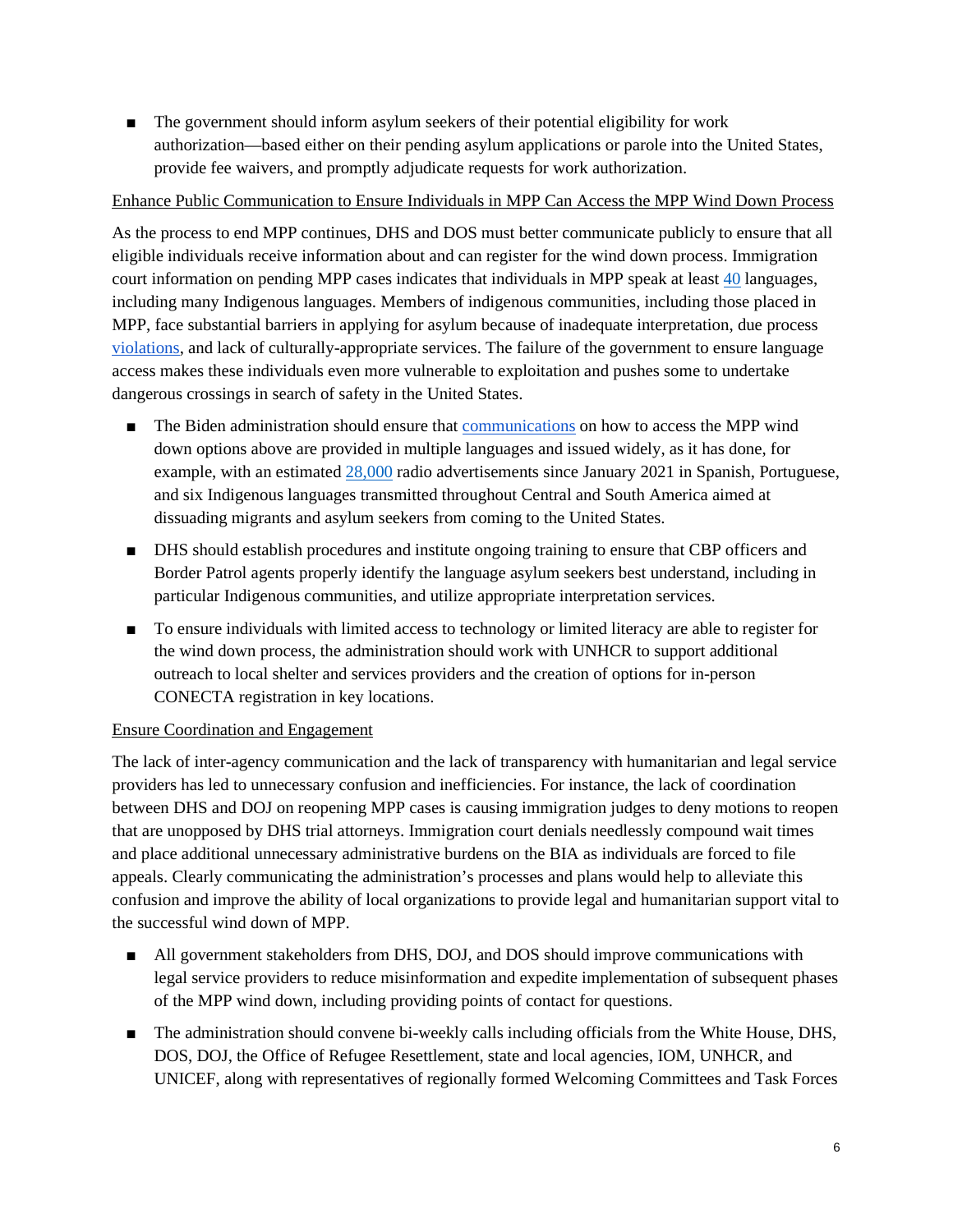and national and local organizations working in the United States and Mexico to transit asylum seekers in Mexico to safety in the United States.

We would welcome the opportunity to continue to raise and assist in addressing emerging concerns with the administration's wind down of MPP.

Respectfully,

Adelante Pro Bono Project Aldea - The People's Justice Center Al Otro Lado American Immigration Council American Immigration Lawyers Association Amnesty International USA Asylum Seeker Advocacy Project (ASAP) AsylumWorks Bellevue Program for Survivors of Torture Border Kindness Bridges Faith Initiative Casa del Migrante en Tijuana, A.C. Casa Ruby Center for Gender & Refugee Studies Center for Victims of Torture Central American Resource Center - CARECEN- of California Central American Resource Center of Northern CA - CARECEN SF Children's Defense Fund of Texas Church World Service Coalition on Human Needs Columbia Law School Immigrants' Rights Clinic Comunidad Maya Pixan Ixim El Instituto para las Mujeres en la Migración (IMUMI) Florence Immigrant & Refugee Rights Project FWD.us Haitian Bridge Alliance **HIAS** Hope Border Institute Houston Immigration Legal Services Collaborative Human Rights First Human Rights Initiative of North Texas Immigrant Defenders Law Center Immigration Equality Innovation Law Lab International Refugee Assistance Project (IRAP) International Rescue Committee Jesuit Refugee Service/USA Jewish Family Service of San Diego Kids in Need of Defense Kino Border Initiative / Iniciativa Kino para la Frontera Latin America Working Group (LAWG) Migrant Center for Human Rights Mississippi Center for Justice